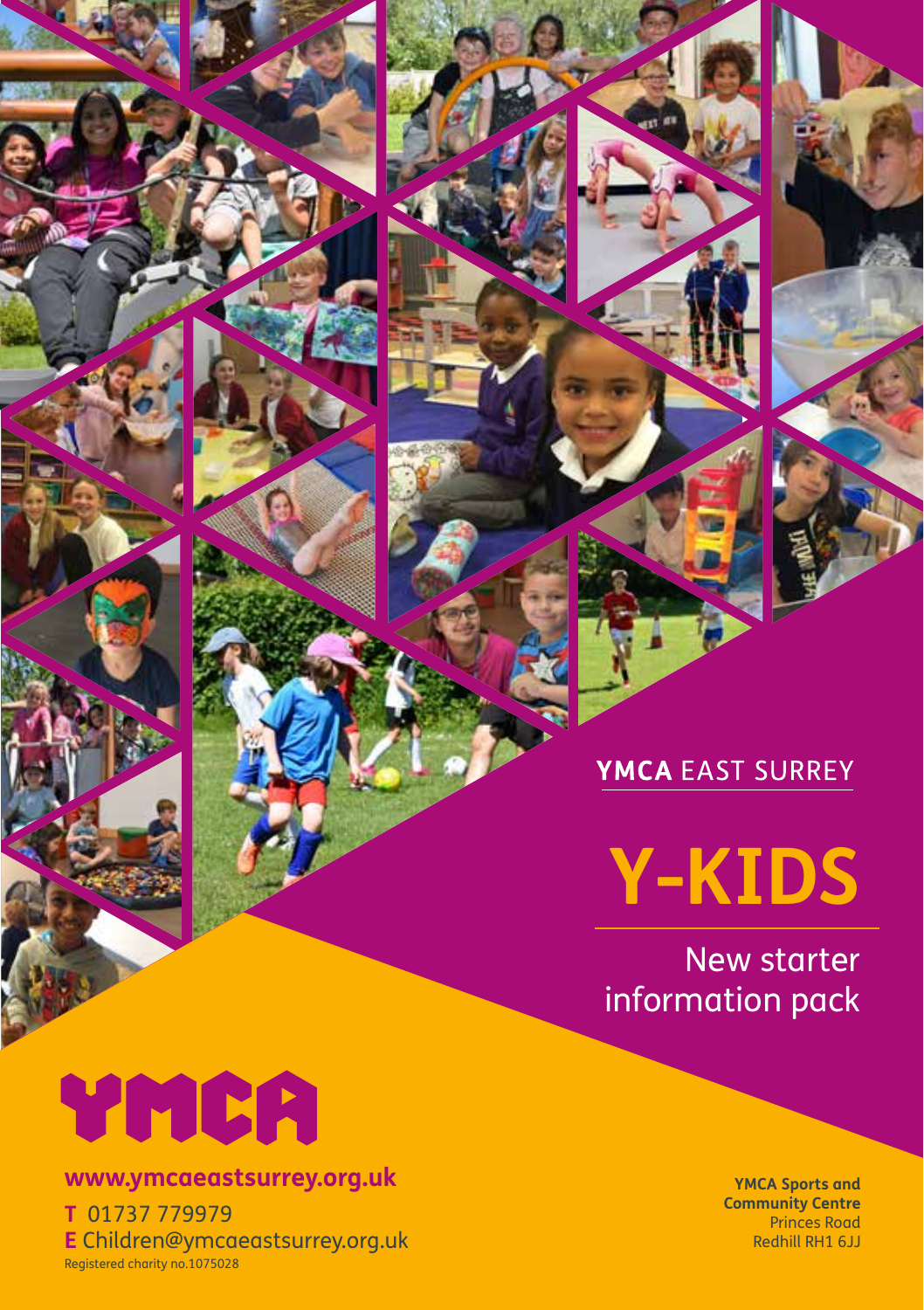

#### Welcome to Y-Kids

Our **After School Club** runs from Monday to Friday during term time in Redhill and Reigate, including extended sessions to cover early finishes on the last Friday of term.

Our **Holiday Club** runs in all of the School Holidays from our Redhill site for 4\*-12 year olds.

We offer children fun, stimulating play and creative activities. Children are offered the chance to enjoy both free play as well as structured activities including cooking, arts and crafts and group games. The activities are primarily run from our buildings which have secure doors and allow the children to have access to a range of different rooms. We also have access to outside areas, as well as an indoor sports hall at both centres.

The children are cared for by experienced and friendly staff that understand and value their needs. Staff are trained and experienced and undertake an enhanced DBS check. All staff are trained in Safeguarding and Health and Safety. Our Childcare & Children's Activity Manager has a BA (Hons) in Social Work, Level 3 in Children and Young People's Workforce and Level 5 Extended Diploma in Leadership and Management. Our Coordinators have a minimum of a Level 3 qualification. Many of our other playworkers have, or are studying for, relevant qualifications.

We are happy to show you around our facilities. If you would like to arrange a visit, please contact us.

\*Children must be in full time school



We are very proud of our latest Ofsted report.



**'Children thoroughly enjoy their time in the setting. They engage enthusiastically in a wide range of activities that staff plan around their interests.'** Ofsted Inspection Report, January 2020 Registration no 122628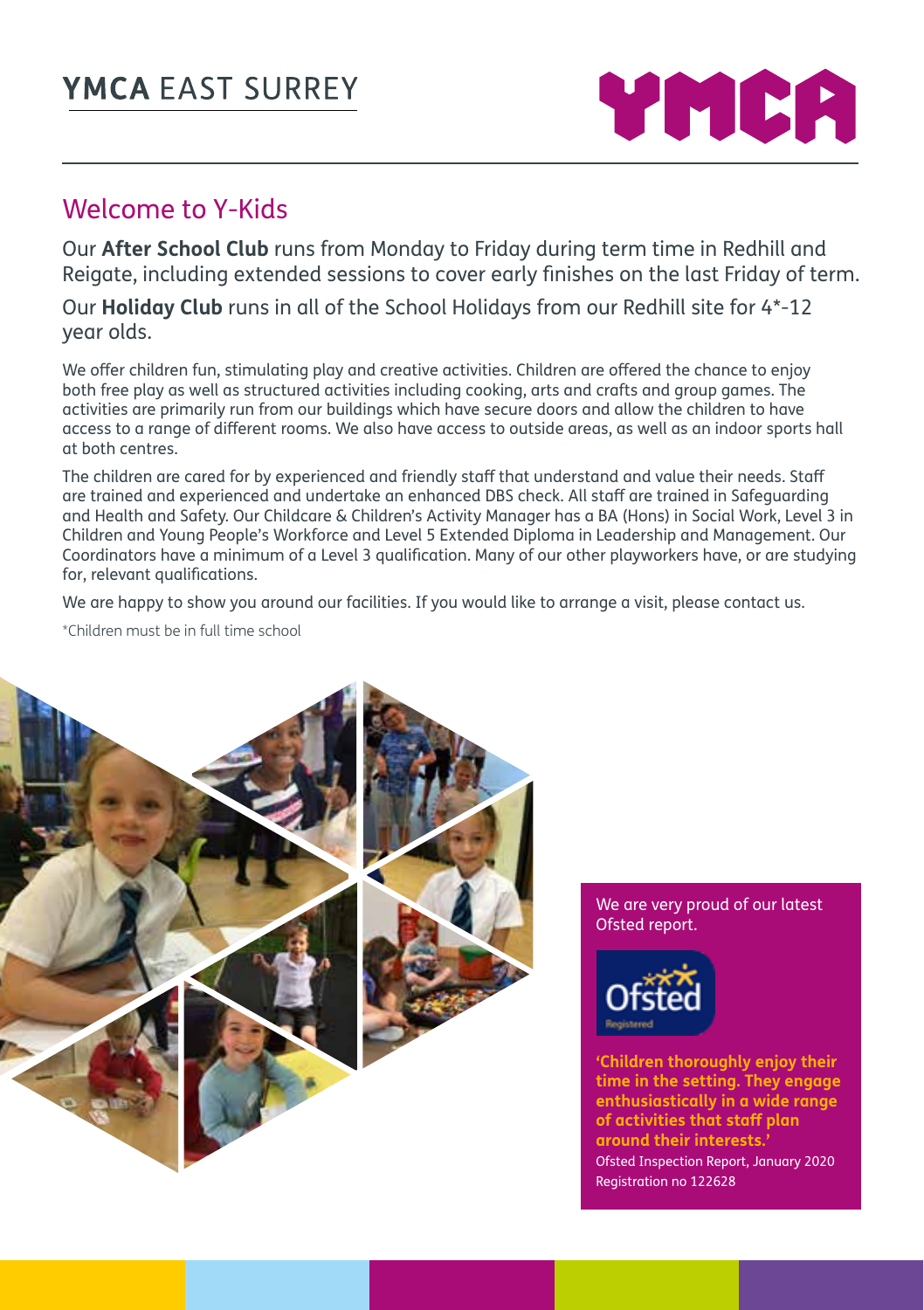

# Meet our Team



**Judith Brooks** Head of Children and Young People



**Chloe Marsh**  After School & Holiday Club **Coordinator** 



**Susie Morley** Childcare & Children's Activity **Manager** 



**Mike Roberts** Recreation & Sports Manager





Amanda Knight **Leader**



Natasha McKenzie- Verdejo



Donna Rampertab



Fenella Lloyd Millie Groves Vickie Thwaites





**Nicola Turell** Children's Services Co-ordinator

#### **EYFS Key Persons**



**Amanda Knight Fenella Lloyd**





Emily Hilder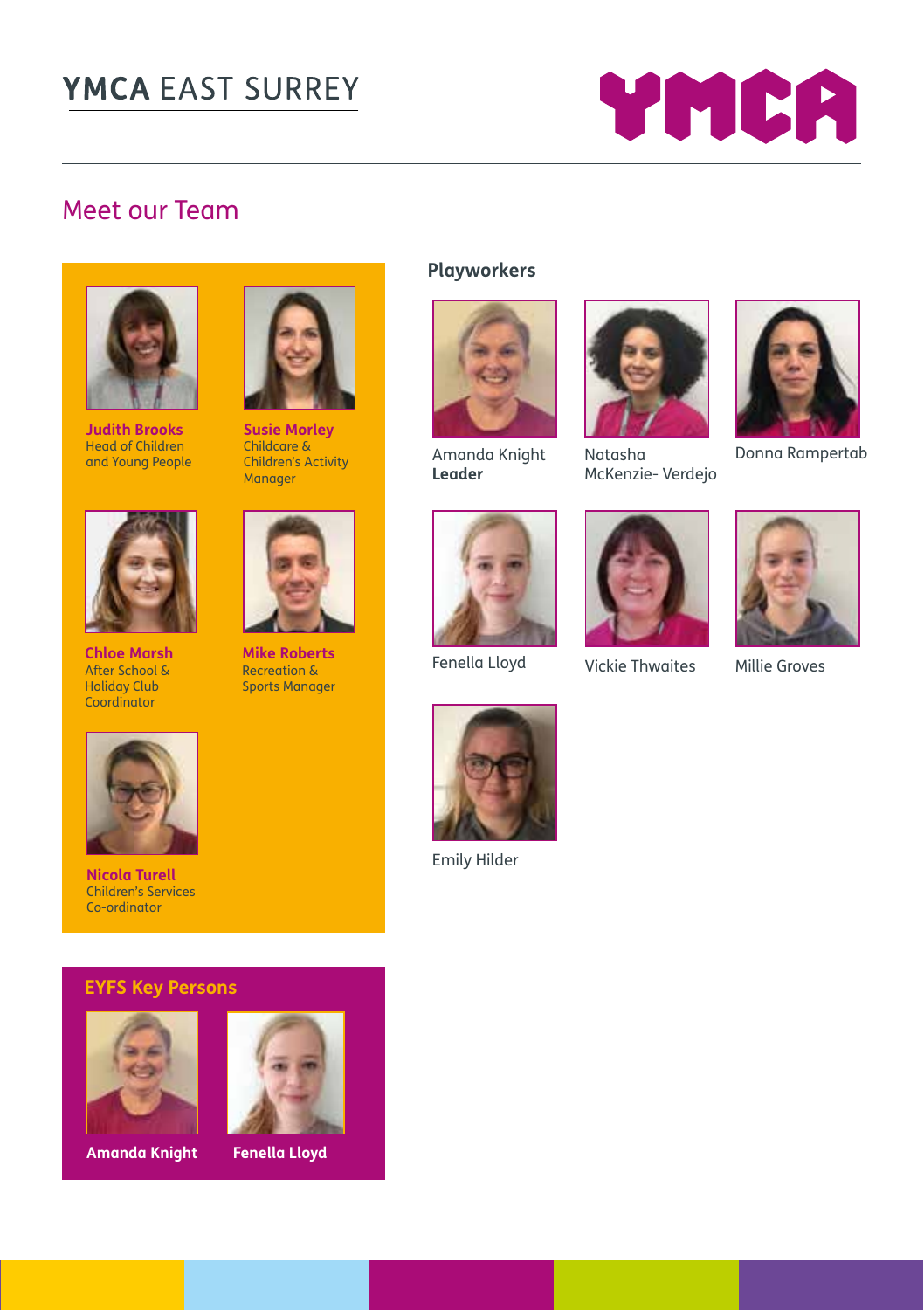

## Children's charter

YMCA East Surrey aims to ensure each child:-

- $\triangleright$  Will be respected as an individual, listened to, have their feelings respected and opinions valued.
- $\blacktriangleright$  Has access to stimulating fun and creative activities, supporting and encouraging each child's individual stage of physical, intellectual, social and emotional growth.
- $\blacktriangleright$  Is given the opportunity to make new friends, discover new skills, realise their full potential and develop confidence and positive image.
- $\triangleright$  Will be welcomed into a safe, secure environment with a happy, friendly atmosphere.
- $\triangleright$  Will be cared for by experienced and skilled staff that understand and value the needs of children.
- $\triangleright$  Will be given praise, encouragement and the opportunity to succeed in an environment where positive behaviour is promoted and self discipline is encouraged.
- $\triangleright$  Will be encouraged to show consideration and respect for each other, staff members and the environment.

**For all our other policies including our Child Protection policy please refer to our website, parents' notice board or ask a member of the children's services team.**

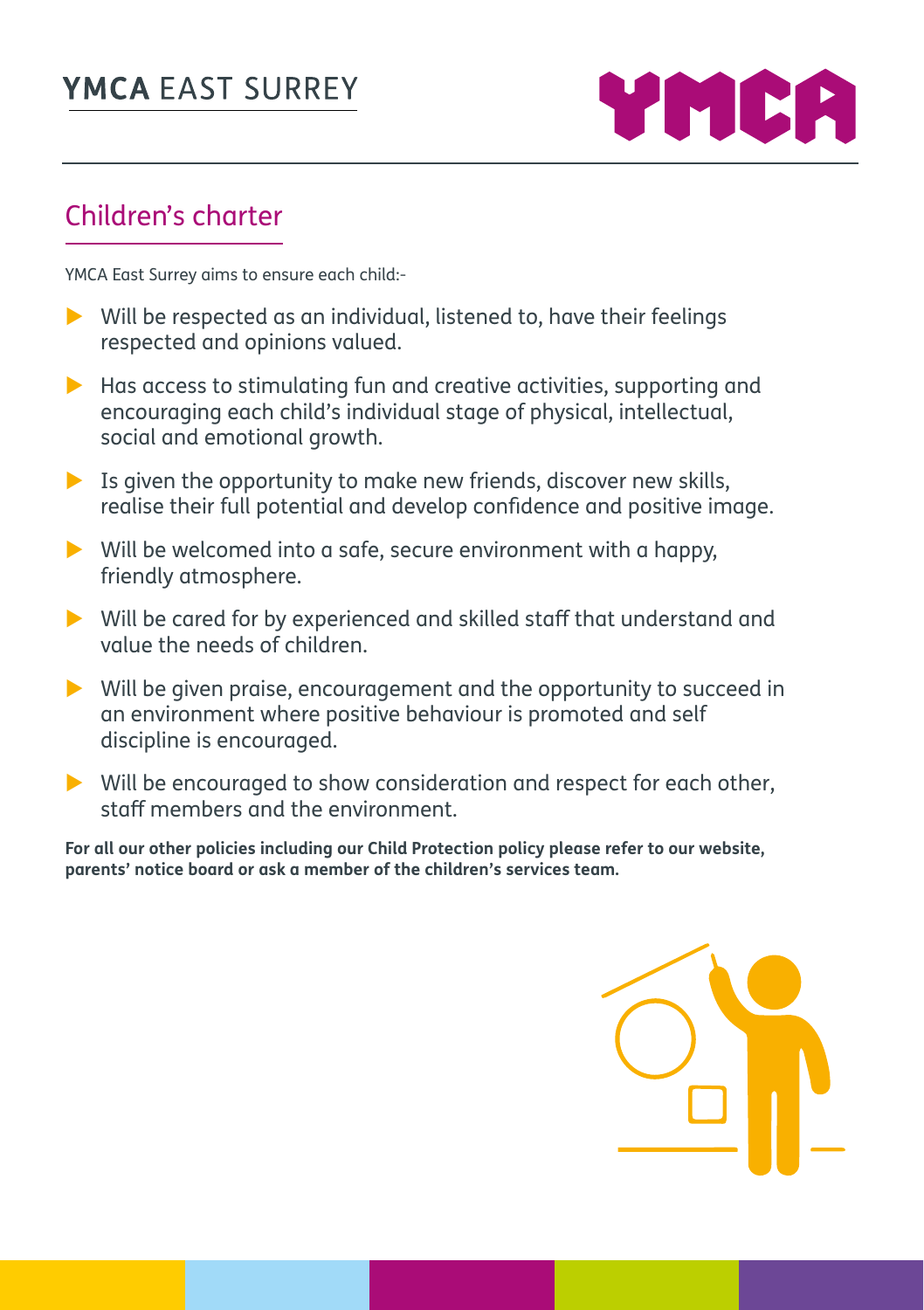

# After School Club

Y-Kids After School Clubs in Redhill and Reigate offer fun activities for 4\*-12 year olds in a safe and welcoming environment. We provide affordable, quality childcare for working parents and encourage and support children's physical, intellectual, social and emotional development.

\* Children aged 4 must be in full-time education to attend Y-Kids After School Club.

Children are collected from school by YMCA staff and driven or walked to the YMCA Sports and Community Centre in Redhill or YMCA Sovereign Centre in Reigate (see list of local schools below). On arrival, children are given a healthy snack and then get the chance to enjoy structured sessions of sports, cookery, arts and crafts or can just relax and hang out with friends. An outside play area is also available.

Our experienced and trained playleaders deliver lively and interesting activities and encourage each child to participate and to try new things.

Children who attend Y-Kids After School Club can also book on to our term-time activities, allowing them to learn and develop new sporting skills, such as football, trampolining and gymnastics.

#### **Local School Pick-ups**

Our supervised playworkers / minibuses collect children from four local schools:

#### YMCA Sports & Community Centre, Redhill

- $\blacktriangleright$  Earlswood Infant School
- $\blacktriangleright$  Earlswood Junior School

#### YMCA Sovereign Centre, Rejagte

- **Dovers Green Infant School**
- $\blacktriangleright$  Sandcross School
- **Reigate Priory Junior School**

If we do not collect from your child's school it does not mean that they to miss out – if you can get them to the YMCA, they can play at the YMCA!

#### **Times & Cost**

Every weekday during term-time. Collection from the After School Club until 18:00.

£10.00 per day or £11.50 per child per day for late bookings.

After School club bookings close at 12:00, 4 days in advance. After this date you will need to contact the Out of School Childcare team on **01737 784977** or email **children@ymcaeastsurrey.org.uk** to make a late booking.

We offer a 10% discount when booking a full 5 day week in advance. There is a £10 per child registration fee at the time of your first Y-Kids booking which is a one off charge.

We accept Childcare Vouchers and you may be eligible for working tax credits by providing HMRC with our Ofsted registration number 122628.

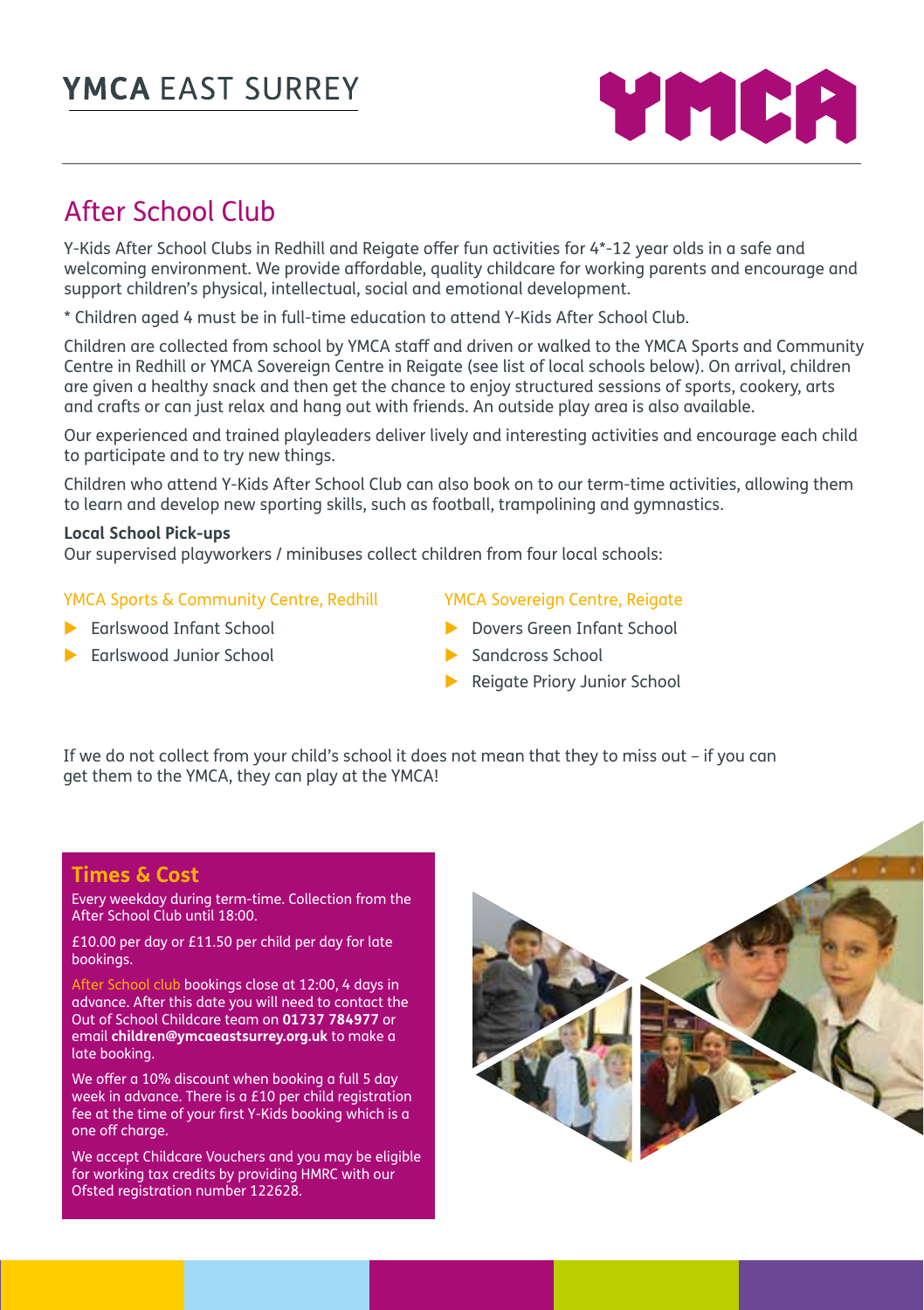

# Holiday Club

Our school holiday club in Redhill is for children of all abilities aged 4\*-12. \* Children aged 4 must be in full-time education.

#### **Activities**

Children enjoy fun, stimulating play and creative activities during the school holidays. Our holiday playschemes give children the opportunity to make new friends, discover new skills, develop confidence and realise their full potential.

Children experience a variety of activities each day, enjoying exciting and educational activities, including sport, arts & crafts, cooking, music, drama and team games.

Children need to bring a packed lunch and any spare clothes/coat needed.

#### **Times & Cost** | Redhill

**Basic Day** | 08:00/08:30 – 16:00 | £30.00

**Extended Day** | 08:00/08:30 – 18:00 | £35.00

There is a £10 per child registration fee at the time of your first Y-Kids booking which is a one off charge.

Y-Kids Holiday Club bookings made on the day of the Playscheme are subject to availability and an additional £1.50 late booking fee per child.

Our booking process is flexible offering daily and weekly rates. We offer a **10% discount** for extended day full weekly bookings paid for in advance.

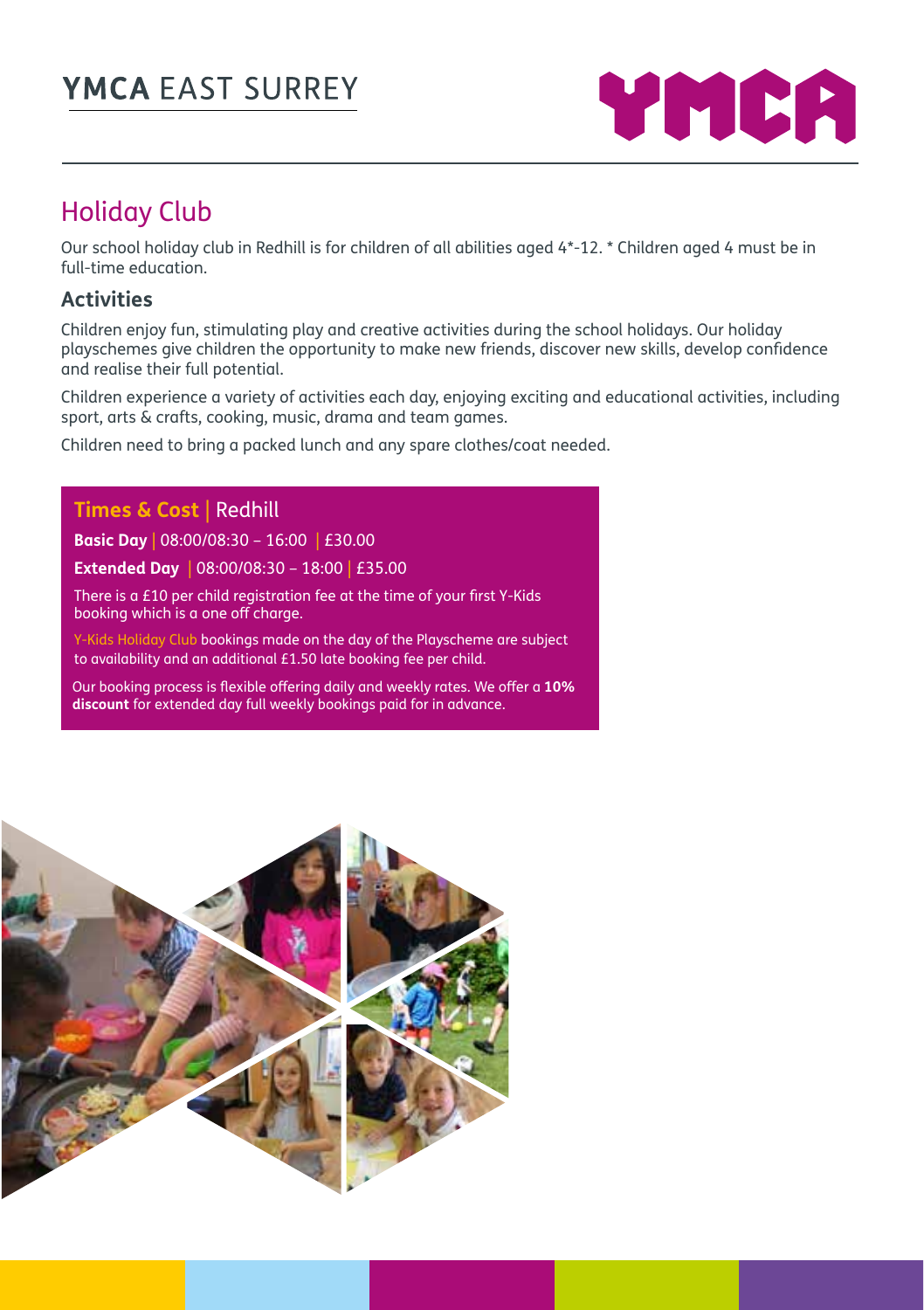

#### Recreational Activities

Recreational activities take place at our centres in Redhill and Reigate at an additonal cost. If your child attends After School Club or Playscheme during this time we will facilitate them getting changed and going down and returning from the class.

#### **Football | Redhill (term-time only)**

Football sessions for children aged 5-11 years are run by UEFA B license Coach Dave Roberts. Children will learn the fundamentals of football (passing, dribbling, shooting) through structured drills and small sided games. We also encourage children to develop teamwork, listening and communication skills, whilst having fun and making new friends.

Children should wear suitable clothing. Trainers must be worn. Please bring a sports bottle with water.

#### Monday | Mixed Football Friday | Girl's Football

#### **Gymnastics and Trampolining | Redhill & Reigate (term-time only)**

Our British Gymnastics registered club is taught by a fully qualified coach following the British Gymnastics development award scheme allowing participants to achieve and obtain badges/ certificates as a visual record of their development.

#### **Gymnastics**

All classes are ability run; Beginners, Novice, Intermediate. Advanced and Sauad. If you are unsure of the level of your child please book a trial session for assessment by emailing eastsurreyacrobatics@hotmail.com. Classes start with a class warm up followed by a basic skill practice before splitting into further ability groups to work on the specific skills set for that week. Classes finish with fitness conditioning and stretching relevant to the gymnasts and vital for development.

#### **Trampolining**

Classes are mixed ability and aged classes as each participant is individually taught on the trampoline.

#### **Footsteps Dance | Redhill (term-time only)**

Footsteps offers ballet, tap, modern, musical theatre and jazz classes on Saturdays. Email footsteps.dance@hotmail.com to find out more.

**Contact Mike Roberts for more information or see our website. www.ymcaeastsurrey.org.uk T** 01737 779979 | **E** mike.roberts@ymcaeastsurrey.org.uk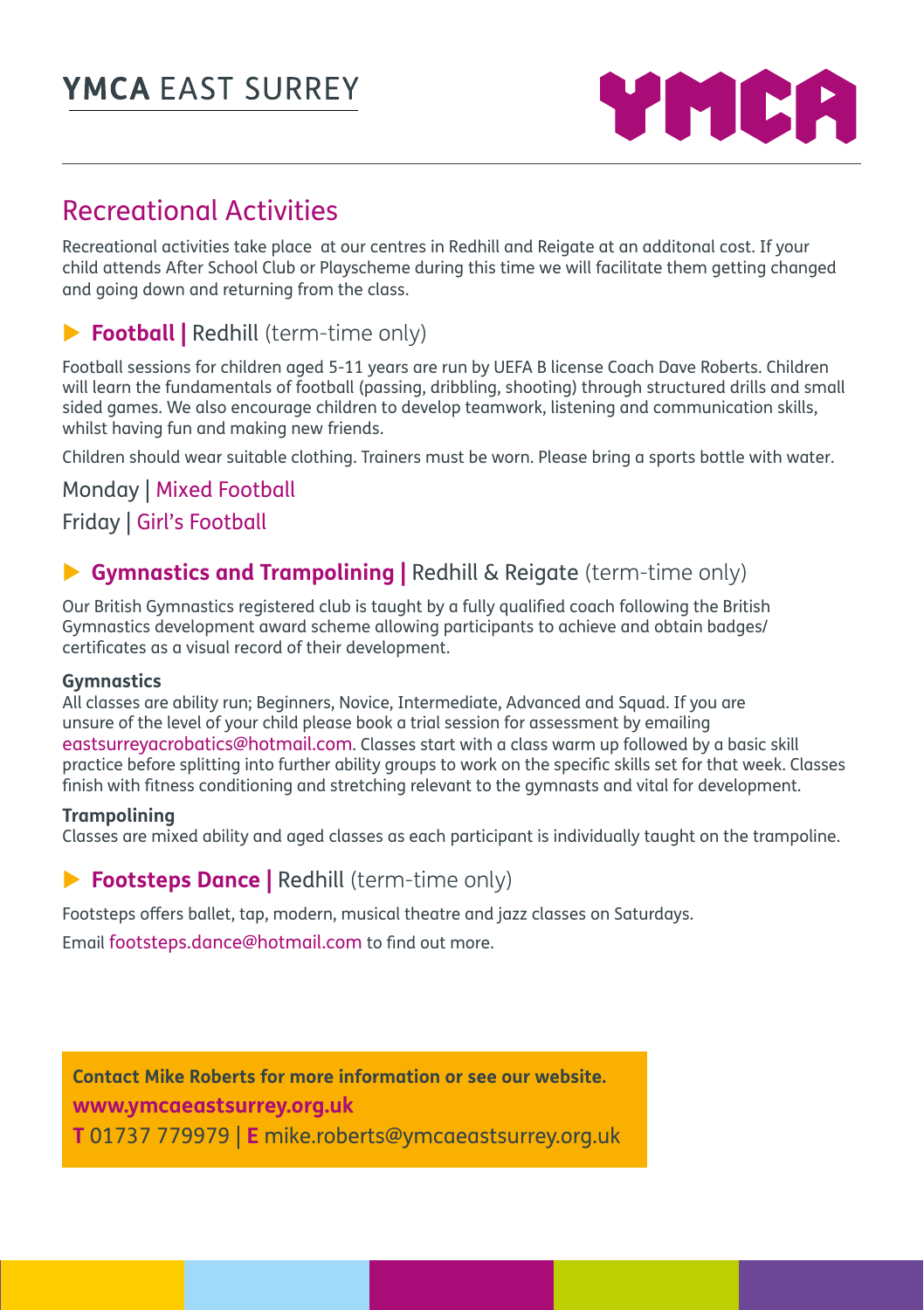

# Y-Kids After School Club and Holiday Club

# Terms and Conditions

- $\triangleright$  Y-Kids registration fee applies to children attending Y-Kids Club or After School Club for the first time at a one-off cost of £10 per child.
- $\triangleright$  It is the parent's responsibility to inform us of any changes in circumstances to enable us to keep our records up to date. This can be done through the child's online booking account (Magic Bookings).
- $\triangleright$  All bookings must be paid for by card at the time of booking unless card instalment plan is selected or you are paying by Childcare Vouchers/Tax Free Childcare.
- $\triangleright$  A £10 deposit will be applied to card payment plans made in advance of the booking commencing.
- ▶ When paying Childcare Vouchers or Tax Free Childcare, please use your child's full name as the payment reference.
- **EXTERNAL Credits for cancelled days will only apply if one full week's notice** is given.
- ▶ Children aged 4 years old must be in full-time education (i.e reception year) to attend Y-Kids After School Club or Holiday Club.
- Please call Reception on 01737 779979 or the Out of School Childcare team on 01737 784977 if your child will not be attending after you have booked, to enable staff to make any necessary adjustments.
- After School Club places must be booked by 12:00 on the day of pick up at the latest. After this time, we will be unable to include children in the scheduled After School Club registers for pick up from their school. If a child believes they are attending Y-Kids After School Club but is not on our list at collection, we will liaise with the school for them to get in touch with the parent & for a decision to collectively be made on a child's attendance with us.
- ▶ Y-Kids After School Club and Holiday Club closes at 18:00. Please contact the YMCA Out of School Childcare team on 01737 784977 if you are held up and unable to arrive by this time. We understand that occasionally unexpected events mean that parents can be late picking up their child, however staff are not contracted to work beyond 18:00. There will therefore be a charge for late pickups of £5.00 per child for each 15 minutes after 18:00. If we have received no phone call by 19:00, and have been unable to make contact with one of your emergency contacts, Social Services will be contacted.
- $\blacktriangleright$  We adhere to the policies and procedures of the Data Protection Act.
- $\triangleright$  We will sometimes arrange activities which involve the children going offsite. If you do not wish your child to take part in these activities, please inform us in writing before your child attends.
- ▶ Y-Kids weekly booking discount After School Club and Holiday Club advance bookings for the whole week (five days) will be entitled to a 10% discount which is automatically applied.
- After School Club bookings will close at 12:00, 3 days in advance. After this date you will need to contact the YMCA Out of School Childcare team on 01737 784977 or children@ymcaeastsurrey.org.uk to make a late booking.Late bookings cannot be made through reception. These are subject to an additional £1.50 per child per day (£11.50 per session). We cannot guarantee availability for late bookings.
- $\triangleright$  Y-Kids Holiday Club bookings made on the day of the Club are subject to availability and an additional £1.50 late booking fee per child.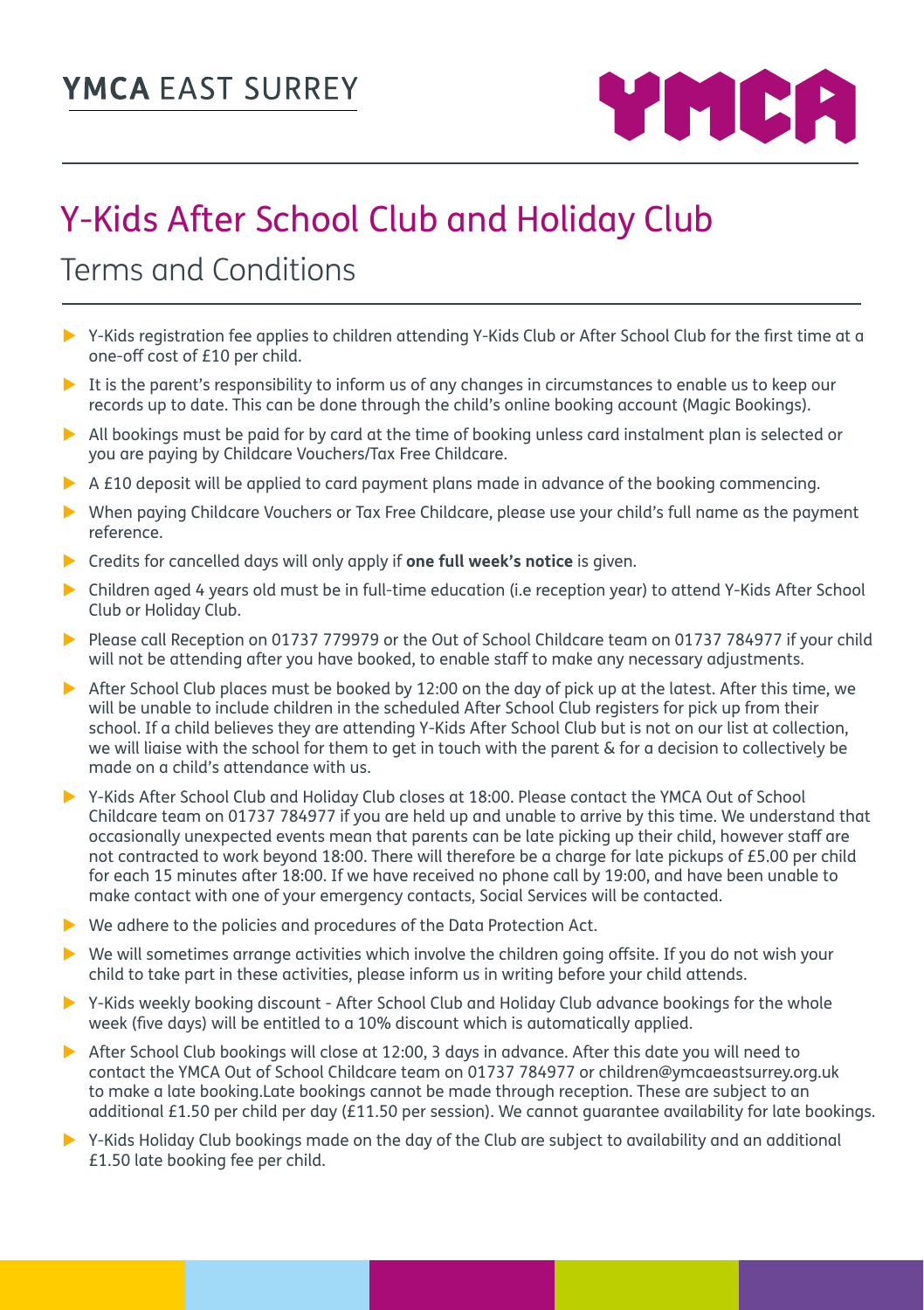

# Online Bookings

#### Registration

- 1. Set up an account through this link **https://ymcaeastsurrey.magicbooking.co.uk** . First you need to set up a parent as a main account holder
- 2. Then add your child/children under 'add child'. We will need detailed information in the child section so allow 10-15minutes to complete everything
- 3. Once this is complete you can start making bookings for the After School Club & Holiday Club

Attached is a step by step guide with screenshots for registration and bookings. As ever, please contact us if you have any questions or need assistance.

#### Recreational activities

Bookings for our recreational activities can also be made through MagicBooking using the process above. Please email mike.roberts@ymceastsurrey.org.uk

#### Key Changes

- $\blacktriangleright$  Bookings can only be paid by card/childcare vouchers/tax free childcare
- Payment plans with card and voucher payments you have the option to either pay the whole booking in one lump sum or spread the cost out monthly across the booking. The first instalment is taken on the day of booking and then for the remaining instalments you can select which date this is debited from your card each month.
- $\triangleright$  Childcare voucher and Tax free childcare payments will still need to be transferred by the account holder to YMCA East Surrey.

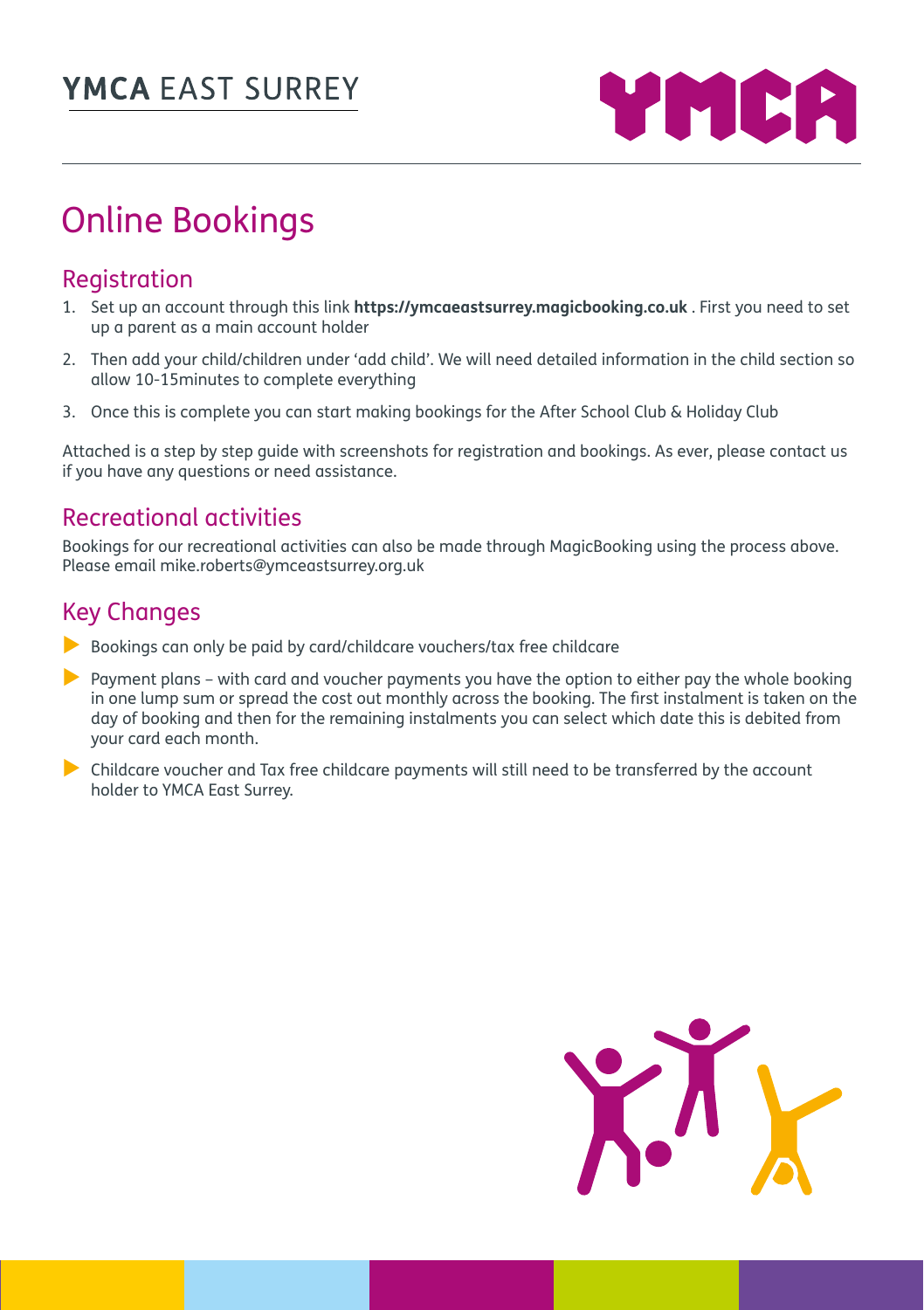

## All about me

#### **For those in Reception or Year 1**

#### **Introduction**

Welcome to your child's All About Me booklet. Please complete the booklet with your child and return it to us when the child starts at Y-Kids After School Club or Holiday Club.

The information you supply will help us to better understand your child's likes and dislikes and will to ensure that your child settles in to the Club as quickly and easily as possible.

| Child's full name:                                                                                |
|---------------------------------------------------------------------------------------------------|
| Name child is known by:                                                                           |
| Date of birth: D D M M                                                                            |
| Nationality:                                                                                      |
| Do you have any concerns about your child starting at the Club or are there any greas that he/she |

tarting at the Club, or are there any: requires help with?

Is there anything that you are aware of that might make it difficult for your child to settle at the Club (eg recent changes at home)?

I consent to the YMCA East Surrey to share information regarding my child with other professionals who are dealing with my child, including health visitors and schools.

 $\Box$ Yes  $\Box$ No

#### **www.ymcaeastsurrey.org.uk**

**T** 01737 779979 **E** Children@ymcaeastsurrey.org.uk Registered charity no.1075028

**YMCA Sports and Community Centre** Princes Road Redhill RH1 6JJ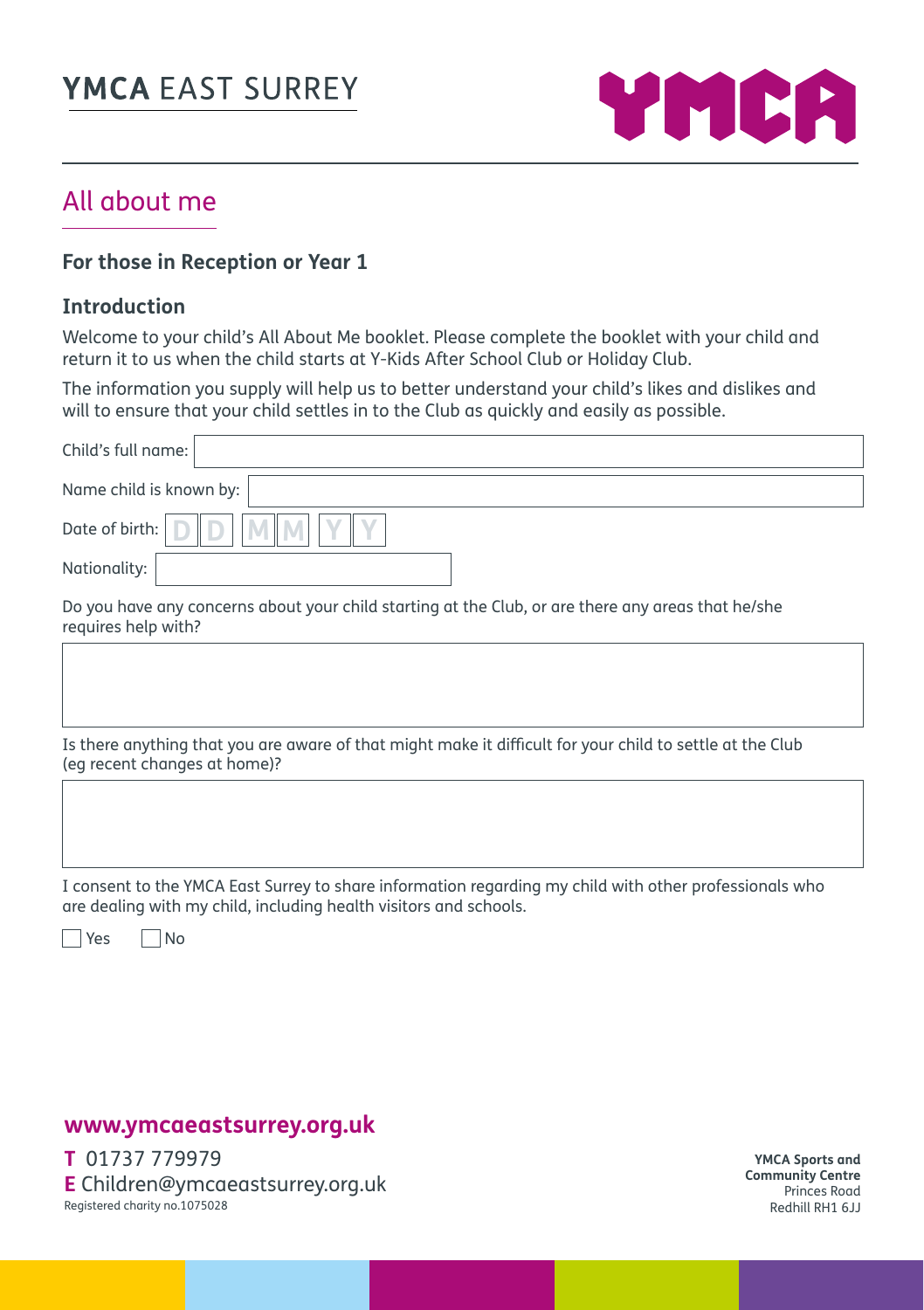

# Facts about me (Child's page)

| I live with:                                                 |                               |                                            |  |
|--------------------------------------------------------------|-------------------------------|--------------------------------------------|--|
| At home the language we speak is:                            |                               |                                            |  |
| The special days that we celebrate are:                      |                               |                                            |  |
| My pets are called:                                          |                               |                                            |  |
| My favourite foods are:                                      |                               |                                            |  |
| I don't like to eat:                                         |                               |                                            |  |
| I like to drink:                                             |                               |                                            |  |
| I don't like to drink:                                       |                               |                                            |  |
| I like to play with:                                         | I like:                       | I prefer:                                  |  |
| $\Box$ Construction toys<br>(Lego, K'Nex etc)<br>$\Box$ Cars | $\Box$ Painting and drawing   | $\Box$ Running around outside              |  |
|                                                              | $\Box$ Dressing up            | $\Box$ A nice bit of quiet time            |  |
|                                                              | $\Box$ Making dens            | $\Box$ Playing with lots of other children |  |
| $\Box$ Dolls                                                 | $\Box$ Cooking                | $\Box$ Playing by myself                   |  |
| $\Box$ Trains                                                | $\Box$ Playing football       | $\Box$ Playing with a few friends          |  |
| $\Box$ Puzzles                                               | $\Box$ Reading                |                                            |  |
| $\Box$ Board games                                           | $\Box$ Crafts & making things |                                            |  |
| $\Box$ Computer games / Wii                                  | $\Box$ Dancing                |                                            |  |

#### **www.ymcaeastsurrey.org.uk**

**T** 01737 779979 **E** Children@ymcaeastsurrey.org.uk Registered charity no.1075028

**YMCA Sports and Community Centre** Princes Road Redhill RH1 6JJ